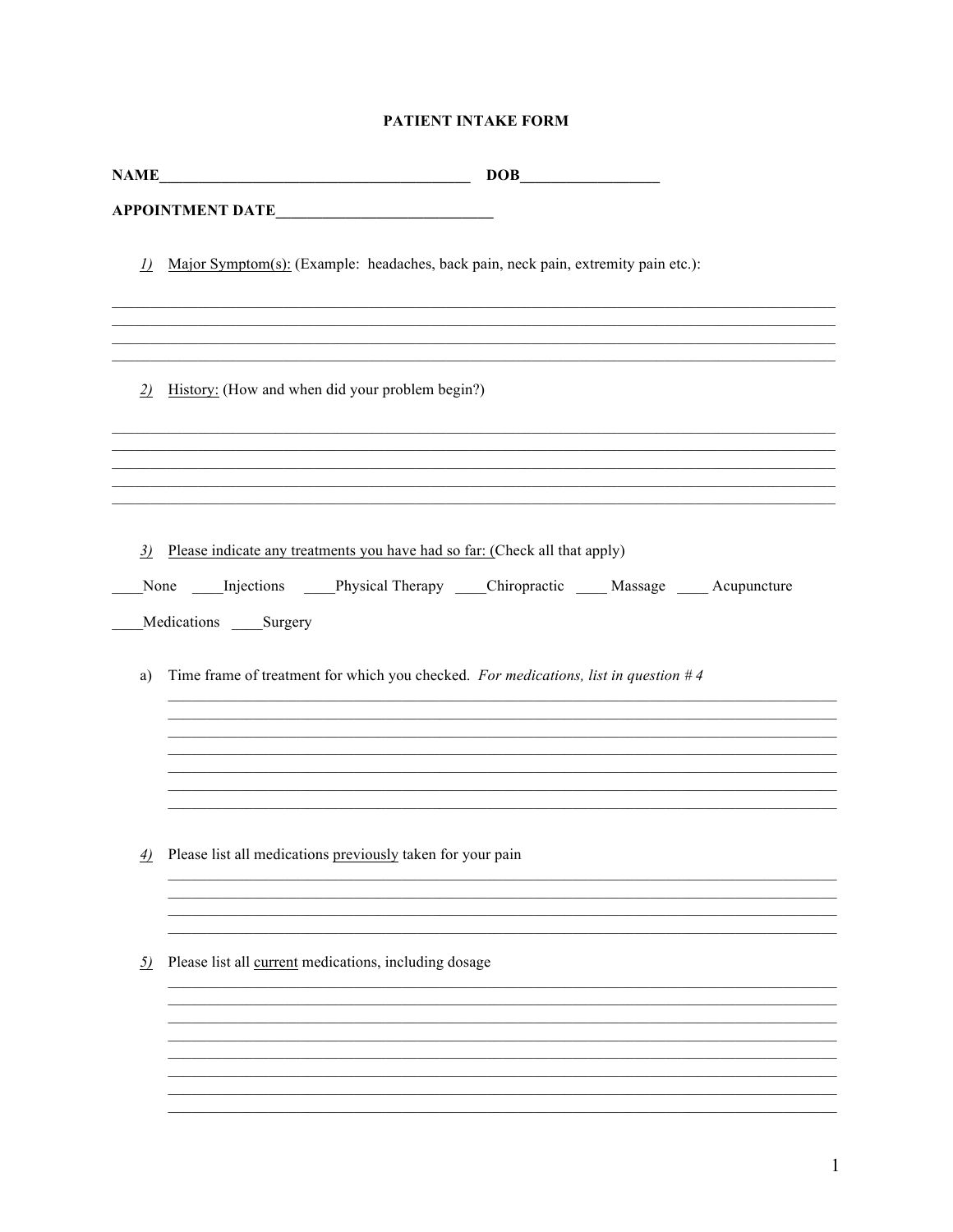| <b>NAME</b> | <b>DOB</b> |
|-------------|------------|
|             |            |

*6)* Please categorize your pain: (circle one) mild moderate severe

My pain is: (Please circle all that apply) constant intermittent deep superficial pressure throbbing

*7)* Please mark the areas where you have pain



Modifying factors: What makes your pain better or worse? (Please check all that apply)

| Better with activity                                      | Worse with activity | Better with rest       | Worse with rest |
|-----------------------------------------------------------|---------------------|------------------------|-----------------|
| Better with sleep<br>Changing positions helps (describe): | Worse with sleep    | Better with medication | <b>Nothing</b>  |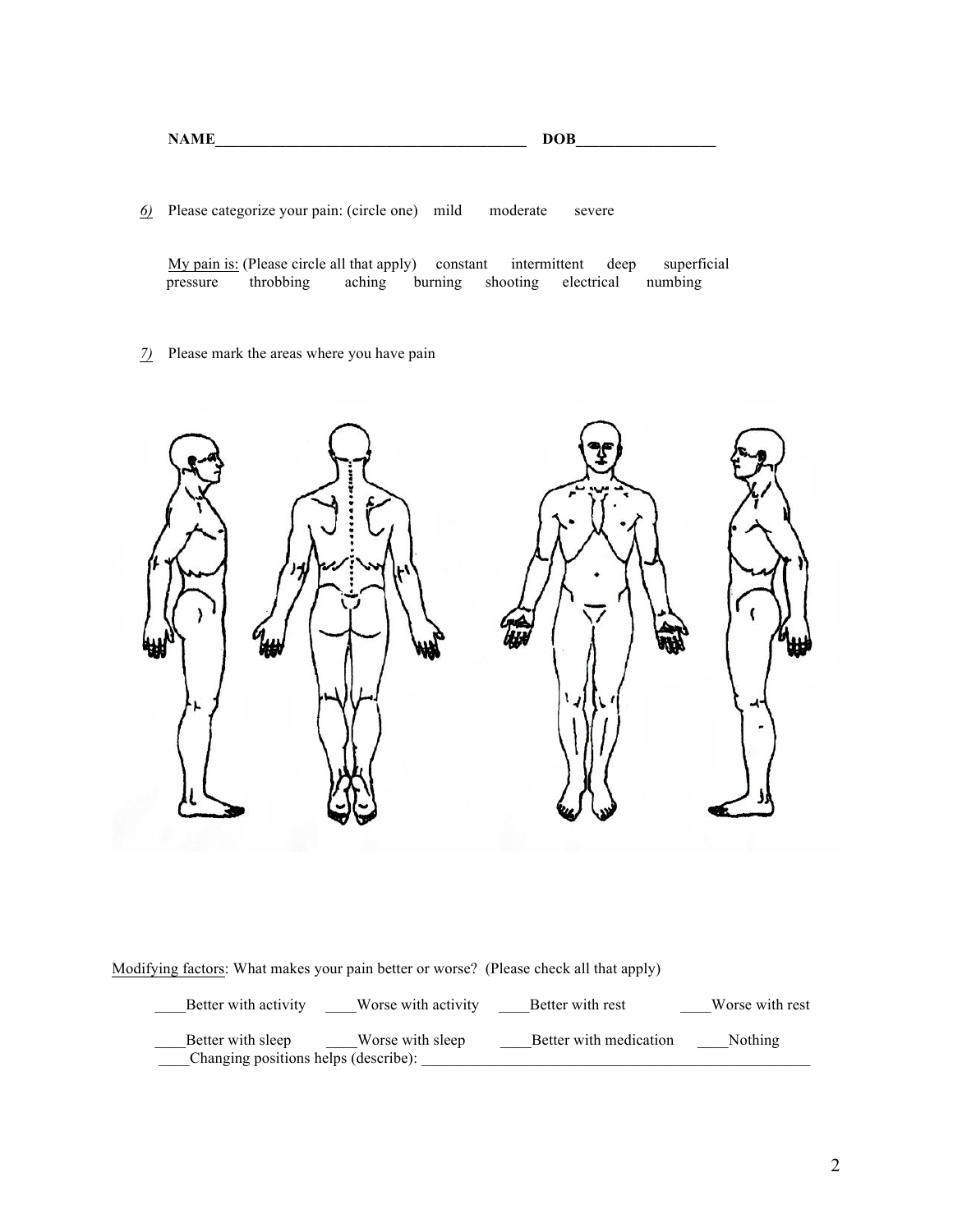| <b>NAME</b>                                                                                                                                                                                                                       | <b>DOB</b>                                                                                                                                                                                                                                                    |                                                                                                |
|-----------------------------------------------------------------------------------------------------------------------------------------------------------------------------------------------------------------------------------|---------------------------------------------------------------------------------------------------------------------------------------------------------------------------------------------------------------------------------------------------------------|------------------------------------------------------------------------------------------------|
| 8)<br>arthritis<br>heart attack<br>coronary disease<br>asthma<br><b>COPD</b><br>high blood pressure<br><b>GERD</b><br>hepatitis<br>diabetes<br>colitis<br>anemia<br>neuropathy<br>excessive bleeding<br>thyroid disease<br>stroke | <b>Past Medical History (Please check all that apply):</b> NEGATIVE<br>_fibromyalgia<br>gout<br>arrhythmia<br>atrial fibrillation<br>ulcers<br>DVT (blood clots)<br>hearing loss<br>pulmonary embolus cancer (please be specific)<br>osteoporosis<br>seizures |                                                                                                |
| $\mathcal{D}$                                                                                                                                                                                                                     | <u>Past Surgical History</u> (Please list all prior surgeries and approximate dates)<br>,我们也不能在这里的时候,我们也不能在这里的时候,我们也不能会在这里的时候,我们也不能会在这里的时候,我们也不能会在这里的时候,我们也不能会在这里的时候,我们也不                                                                                     | None                                                                                           |
|                                                                                                                                                                                                                                   |                                                                                                                                                                                                                                                               |                                                                                                |
| yes, please explain:                                                                                                                                                                                                              | N <sub>0</sub>                                                                                                                                                                                                                                                | If                                                                                             |
|                                                                                                                                                                                                                                   |                                                                                                                                                                                                                                                               |                                                                                                |
| recent weight loss                                                                                                                                                                                                                | <i>II)</i> Do you have any of the following problems? (Please check all that apply)<br>chronic cough                                                                                                                                                          | <b>NONE</b><br>blurred vision                                                                  |
| fever/chills<br>sore throat<br>heartburn<br>nausea or vomiting<br>rectal bleeding<br>vomiting blood<br>abdominal pain<br>constipation/diarrhea                                                                                    | chest pain<br>shortness of breath<br>heart palpitations<br>leg swelling<br>body aches                                                                                                                                                                         | hearing loss<br>headache<br>dizziness<br>balance problems<br>mood swings<br>depression/anxiety |

burning or frequent urination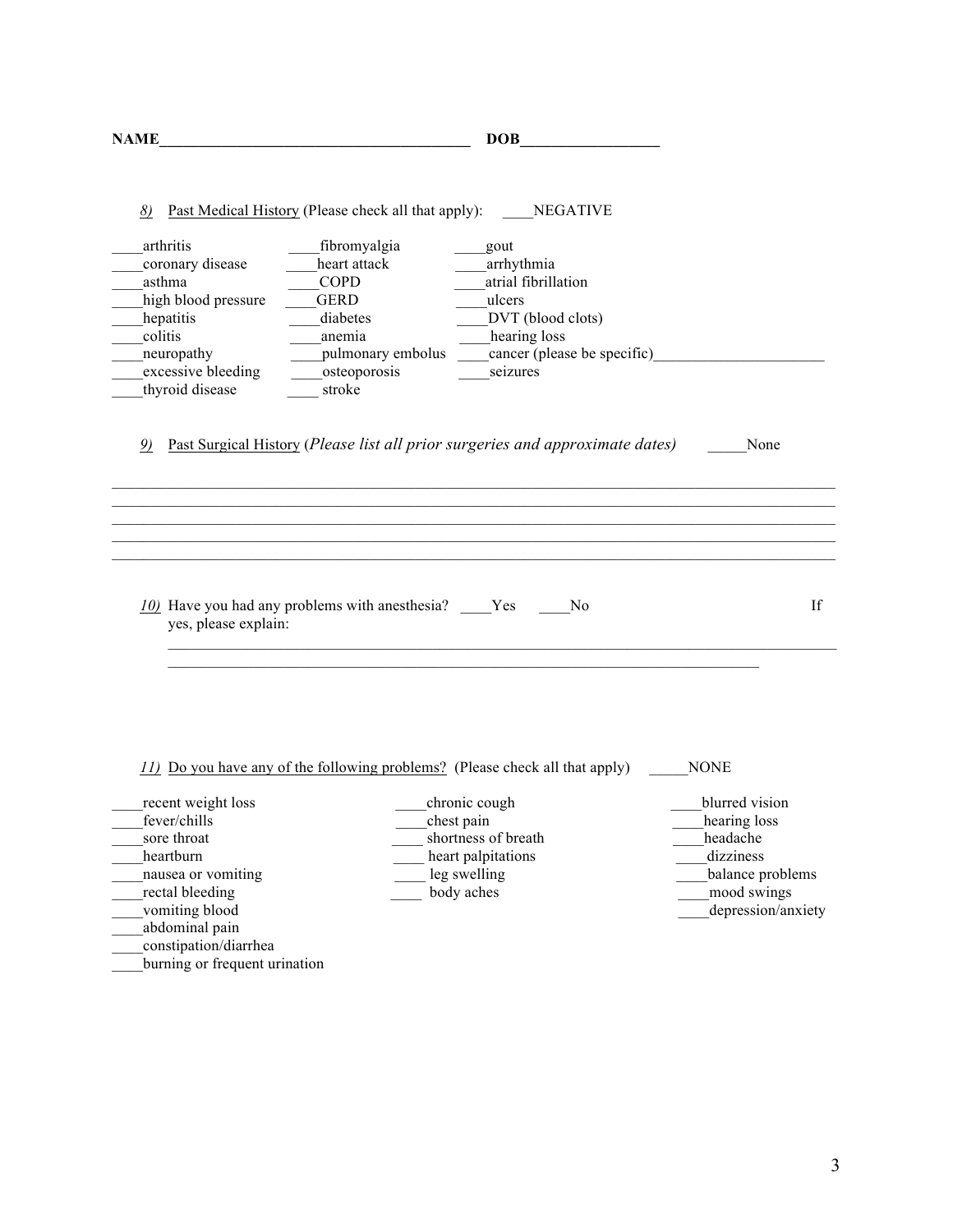| <b>NAME</b> | <b>DOB</b> |
|-------------|------------|
|-------------|------------|

*12)* Family History: Does a blood relative have any of the following? Please check all that apply.

| arthritis           | stroke            | osteoporosis        | hearing loss                |
|---------------------|-------------------|---------------------|-----------------------------|
| coronary disease    | heart attack      | arrhythmia          | colitis                     |
| multiple fractures  | COPD              | thyroid disease     | cancer (please be specific) |
| high blood pressure | GERD              | hepatitis           |                             |
| cancer              | anemia            | diabetes            |                             |
| neuropathy          | asthma            | ulcers              |                             |
| substance abuse     | DVT (blood clots) | anesthesia problems |                             |

## *13)* Social History

| a) | <i>Smoking History</i> Smoked at least 100 cigarettes in your life? _____Yes ________No |
|----|-----------------------------------------------------------------------------------------|
|    | If yes: ______ Current every day smoker _______ Occasional smoker ______ Former smoker  |
|    |                                                                                         |
|    | Do you use smokeless tobacco? _____Yes ______No                                         |
|    | Are you at risk for secondhand smoke? ____Yes ____No                                    |
|    |                                                                                         |
|    |                                                                                         |
| c) | Recreational Drugs __ Yes _ No (If yes, please be specific)                             |
|    | d) History of alcoholism or addiction? _____Yes _____No If yes, please provide details: |
|    |                                                                                         |